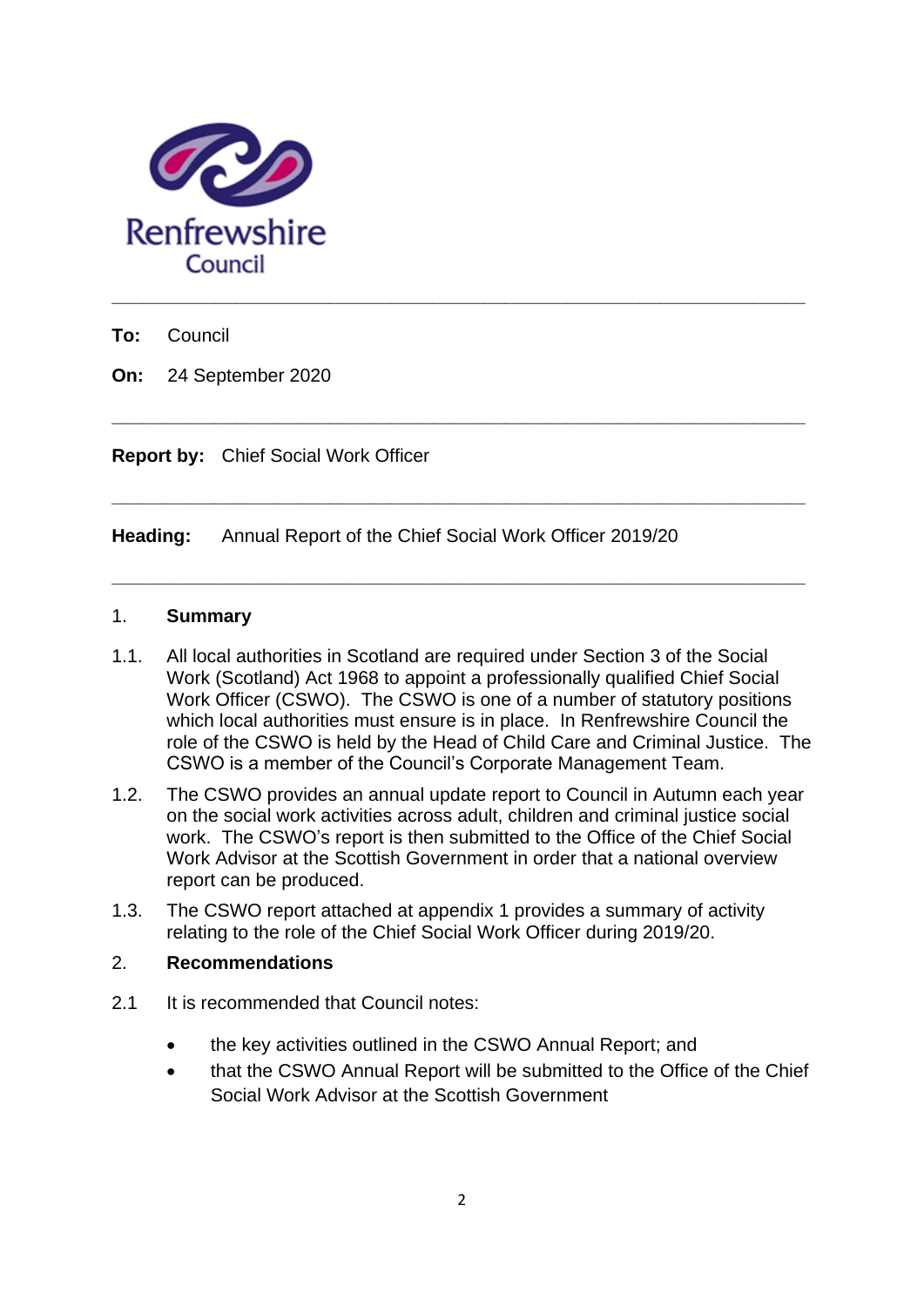### 3. **The Chief Social Work Officer**

- 3.1 The principal role and purpose of the Social Work service is contained within the Social Work (Scotland) Act 1968, which gave local authorities the responsibility of "promoting social welfare". The Social Work Service has a statutory duty to provide care and protection to the most vulnerable people across Renfrewshire, often meaning that many of our service users do not engage with us on a voluntary basis. The role of the Chief Social Work Officer (CSWO) is critical in terms of achieving this purpose.
- 3.2 The CSWO is a 'proper officer' in relation to the social work function: an officer given particular responsibility on behalf of a local authority, where the law requires the function to be discharged by a specified post holder. The qualifications of the CSWO are set down in regulations and stipulate that the postholder must be a qualified social worker registered with the Scottish Social Services Council. The CSWO must be able to demonstrate extensive experience of operational and strategic management at a senior level within social work and social care services.
- 3.3 The CSWO provides professional advice on the provision of social work and social care services to elected members and other officers within the local authority to assists authorities in understanding and discharging their responsibilities to ensure there are adequate social work services in the area. The CSWO provides support to elected members, the Corporate Management Team and partner organisation in understanding the key role that social work plays in contributing to the achievement of national and local outcomes, to improving local performance and in terms of the management of corporate risk.
- 3.4 The scope of the CSWO role covers all social work and social care services, whether provided directly by the local authority, or in partnership with others, including the health and social care partnership. Where these services are purchased or commissioned from external providers, the CSWO has responsibility to advise on the specification, quality and standards of services commissioned. The environment in which social work services operate is much more complex than when the Act established the role, and current guidance reflects the increased strategic nature of the role, and the particular functions in relation to Integration Joint Boards and Health and Social Care Partnerships.
- 3.5 The CSWO has a range of responsibilities relating to the promotion of values, standards, and leadership across the full range of social work and care services. Social work services have a statutory duty to provide care and protection to the most vulnerable people across their local authority area. A significant proportion of those require social work services do not engage on a voluntary basis and a range of statutory powers are available to ensure the provision of support to them. Access to the majority of services is assessed on the basis of need, and social work staff work in partnership with individuals, carers, families and communities to meet this need within the resources available to the service and partner agencies.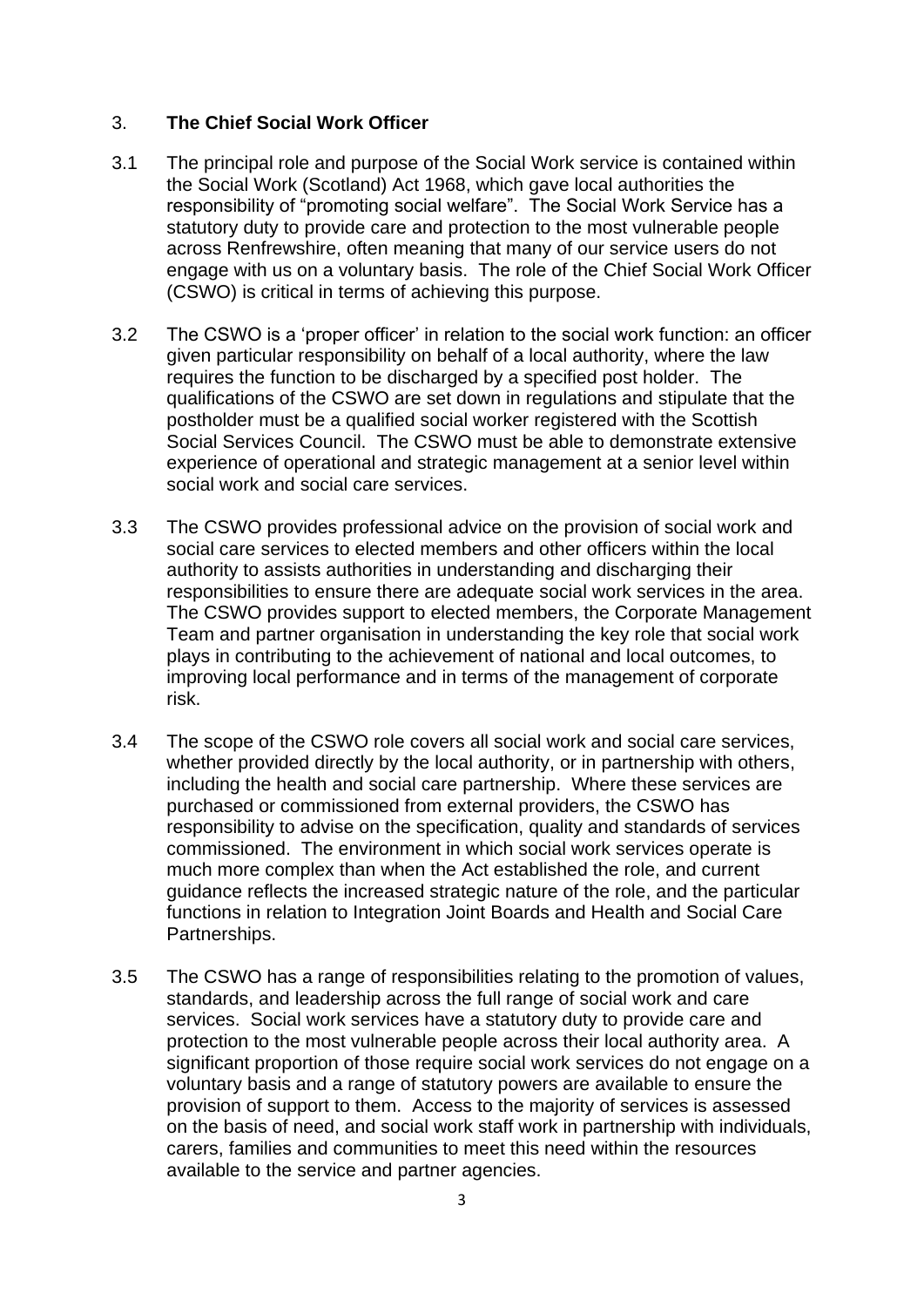### 4. **Local Governance Arrangements**

- 4.1 Within Renfrewshire Council the Head of Child Care and Criminal Justice is the designated CSWO. As well as the responsibilities associated with the Children's Services directorate the CSWO retains professional leadership for adult social work and social care services delivered by the HSCP.
- 4.2 The CSWO has a number of general and specific duties, including:
	- (i) providing an annual report to elected members on the key activities and role of the CSWO;
	- (ii) being the leading for social work services on the RHSCP Executive Governance Group and the Integration Joint Board;
	- (iii) reporting directly to the Education and Children's Services Policy Board and Renfrewshire Council on children and justice social work;
	- (iv) being a member of the Council's Corporate Management Team and reporting directly to the Chief Executive and senior elected members on all social work matters;
	- (v) representing services and the council more widely, at a local, regional and national level on social work matter;
	- (vi) chairing twice-yearly meetings of all senior social work managers from Children's Services and Renfrewshire HSCP;
	- (vii) providing advice on social work issues to the Public Protection Chief Officers' Group;
	- (viii) being the Agency Decision maker for the Adoption and Fostering decisions and for secure care applications in relation to those under the age of 18; and
	- (ix) is the holder of all Mental Health and Adults with Incapacity Orders, and Guardianship cases in the area.
- 4.3 The CSWO has direct access to the Chief Executive and the Leader of the Council in relation to all statutory social work functions. The CSWO is a member of the Council's Corporate Management Team and provides advice to the Chief Officers' Group which manages public protection risks on a partnership basis and is a non-voting member of the Renfrewshire Integrated Joint Board. Individual Heads of Service have responsibility for the management of risk within their respective service areas and have regular access to the CSWO for advice, guidance and support.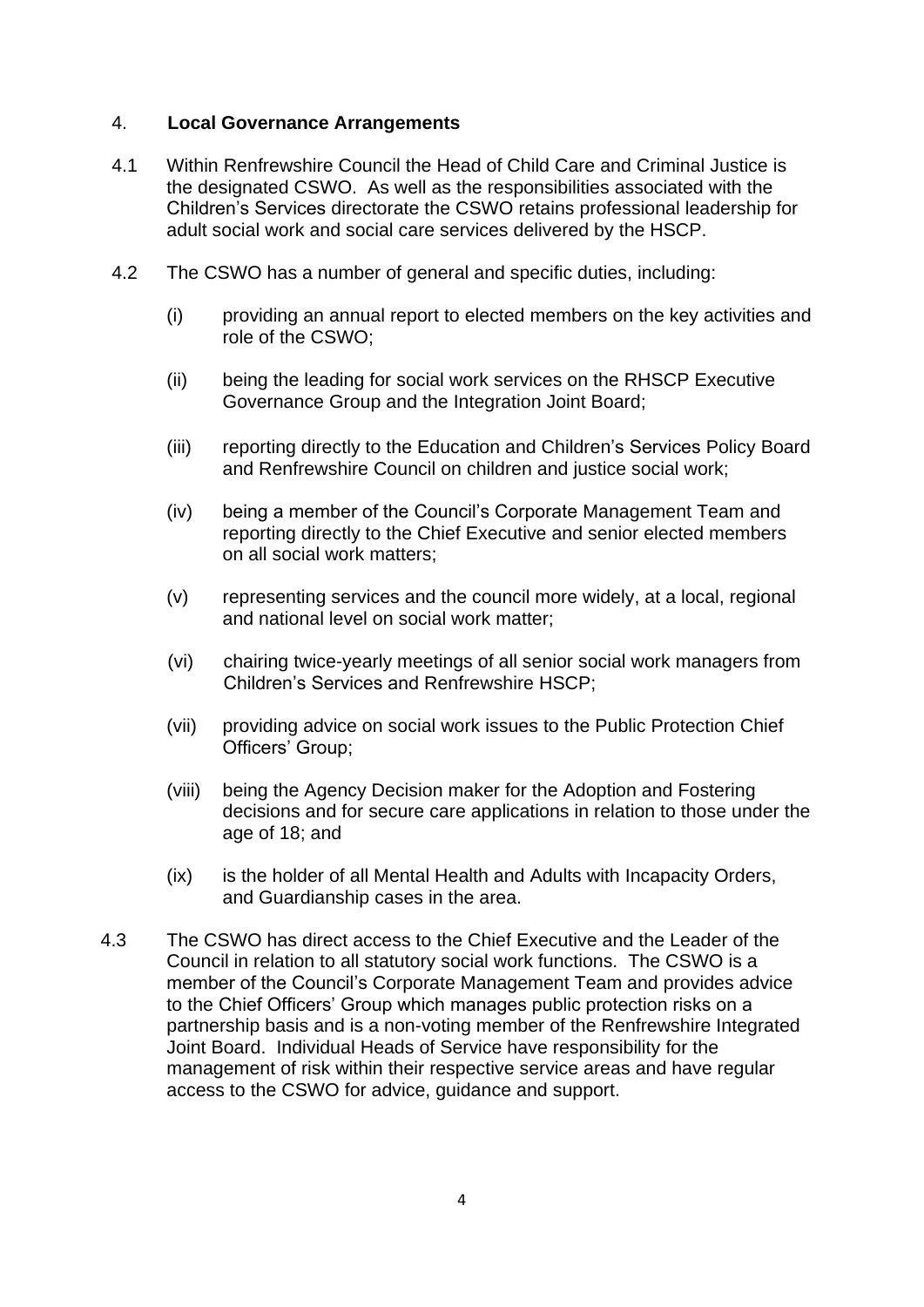### 5. **Activities of the Chief Social Work Officer 2019/20**

- 5.1 The report attached as Appendix 1 summarises the key activities of the CSWO for Renfrewshire during 2019/20. It does not provide an exhaustive description of the full range of duties and responsibilities undertaken but seeks to provide a broad overview of the CSWO role and social work activity delivered by the local authority and the health and social care partnership. The report will be submitted to the Office of the Chief Social Work Advisor to inform a national overview report.
- 5.2 The next report on the activities of the CSWO will be submitted to the Council in Autumn 2021.

### **6. Overview of activities within social work services**

- 6.1 Services continue to experience high demand in a number of areas, which are being managed in a financially prudent manner both within the Council and Renfrewshire Health and Social Care Partnership. The management of significant levels of risk to vulnerable children and adults continues to be a priority for the adult, children and justice services and for partner agencies. Many of those pressures continue to be related to deprivation and to alcohol and drug misuse in Renfrewshire. Social work, as part of the local multiagency partnership coordinate the provision of services which aim to protect vulnerable people locally and continues to deliver high-quality services to vulnerable people in Renfrewshire and to innovate and improve through a programme of continuous development and improvement.
- 6.2 The CSWO has a range of statutory duties which are detailed in Appendix 1 to this report; that appendix also includes more detail of demand and provision in those areas.
- 6.3 Statutory functions in respect of children encompass looked after and accommodated children, child protection, work with the Scottish Children's Reporter Administration and work with young people who offend and are subject to secure orders. In recent years, the service, in partnership with others, has developed a strong focus on early intervention and prevention, on the use of evidence-based programmes to support families, on the use of intensive support in complex cases, and on focusing on permanence including looked after and accommodated children who are not able to return to the care of their parent(s). The council has also invested in an additional children's house which can provide intensive support to a small group of young people. A specialist team supports children and young people who are unaccompanied refugees or asylum seekers.
- 6.4 Day to day management of adult social work services is delegated to Renfrewshire Health and Social Care Partnership. The CSWO retains a professional advisory role in relation to these services and continues to have statutory duties within adult social work. The Renfrewshire Adult Protection Committee is responsible for developing, implementing and monitoring the strategic approach to the management of the protection of vulnerable adults in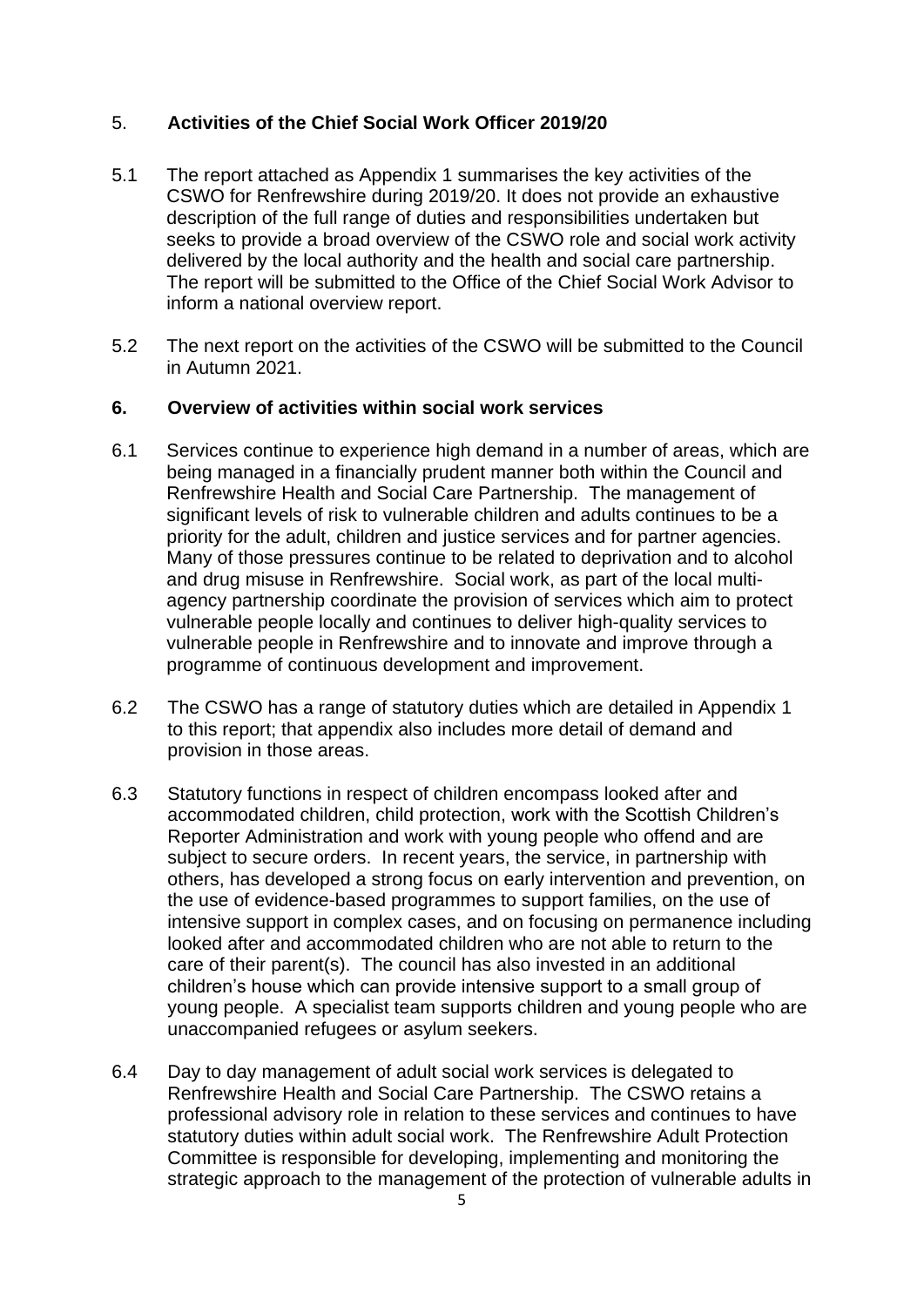Renfrewshire in terms of the Adult Support & Protection (Scotland) Act 2007. There continues to be increasing demand for work related to the Adults with Incapacity (Scotland) Act 2000. More detail is included in Appendix 1.

6.5 The Criminal Justice Service supervises a range of community-based requirements on offenders, provides reports to Courts and the Parole Board, manages a service for sexual offenders, and operates a range of statutory and voluntary services to support female offenders. A number of services which previously operated on a shared basis with neighbouring authorities have now been brought in-house. Multi-agency arrangements are in place to manage high-risk offenders, violent and sexual offenders and to tackle domestic abuse. The service is also working closely with community planning partners to deliver on community justice responsibilities.

**\_\_\_\_\_\_\_\_\_\_\_\_\_\_\_\_\_\_\_\_\_\_\_\_\_\_\_\_\_\_\_\_\_\_\_\_\_\_\_\_\_\_\_\_\_\_\_\_\_\_\_\_\_\_\_\_\_\_\_\_\_\_\_\_\_**

#### **Implications of the Report**

1. **Financial** – None

#### 2. **HR & Organisational Development** – None

- 3. **Community Planning –** The report details the progress made by the service to protect vulnerable children and adults, reduce offending behaviour, increase community safety, and promote early intervention, independent living and wider health improvement. It highlights partnership working, details the measures which ensure the workforce is skilled and effective and highlights achievements in relation to support to communities, customer service and consultation.
- 4. **Legal** None
- 5. **Property/Assets** None
- 6. **Information Technology** None
- 7. **Equality & Human Rights** –
- (a) The Recommendations contained within this report have been assessed in relation to their impact on equalities and human rights. No negative impacts on equality groups or potential for infringement of individuals' human rights have been identified arising from the recommendations contained in the report because it is for noting only. If required following implementation, the actual impact of the recommendations and the mitigating actions will be reviewed and monitored, and the results of the assessment will be published on the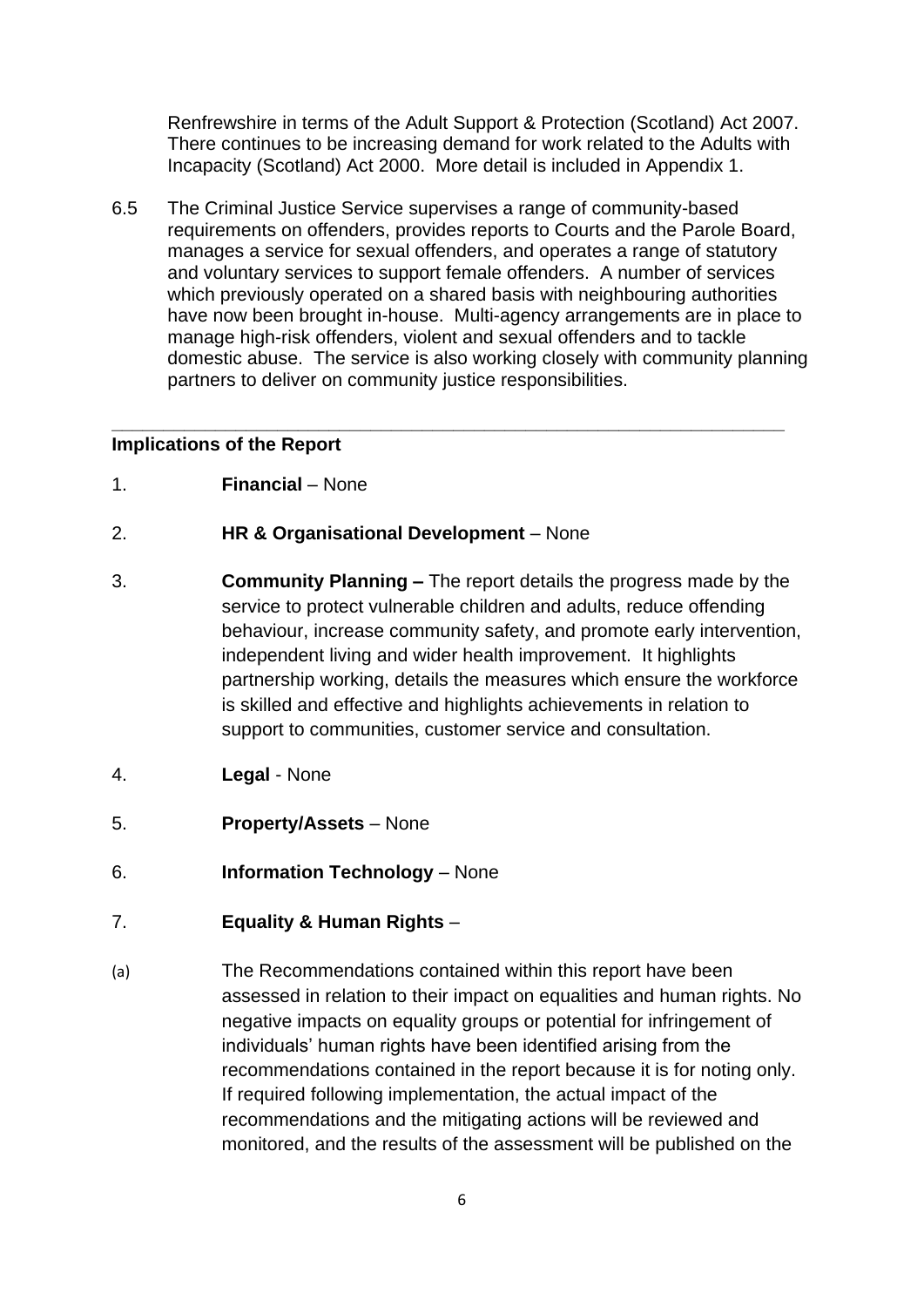Council's website.

- 8. **Health & Safety** None
- 9. **Procurement** –None
- 10. **Risk** Risks related to the management and delivery of social work services are closely monitored and are included within both the Children's Services Risk Register and, where appropriate, the Corporate Risk Register.
- 11. **Privacy Impact** None

12. **COSLA Policy Position** - None

### **List of Background Papers**

"The Role of the Chief Social Work Officer – Guidance Issued by Scottish Ministers" Paper to Education and Children Policy Board, 18 August 2016

**\_\_\_\_\_\_\_\_\_\_\_\_\_\_\_\_\_\_\_\_\_\_\_\_\_\_\_\_\_\_\_\_\_\_\_\_\_\_\_\_\_\_\_\_\_\_\_\_\_\_\_\_\_\_\_\_\_\_\_\_\_\_\_\_\_\_\_**

\_\_\_\_\_\_\_\_\_\_\_\_\_\_\_\_\_\_\_\_\_\_\_\_\_\_\_\_\_\_\_\_\_\_\_\_\_\_\_\_\_\_\_\_\_\_\_\_\_\_\_\_\_\_\_\_\_

**Author:** John Trainer, Chief Social Work Officer john.trainer@renfrewshire.gov.uk 0141 618 6860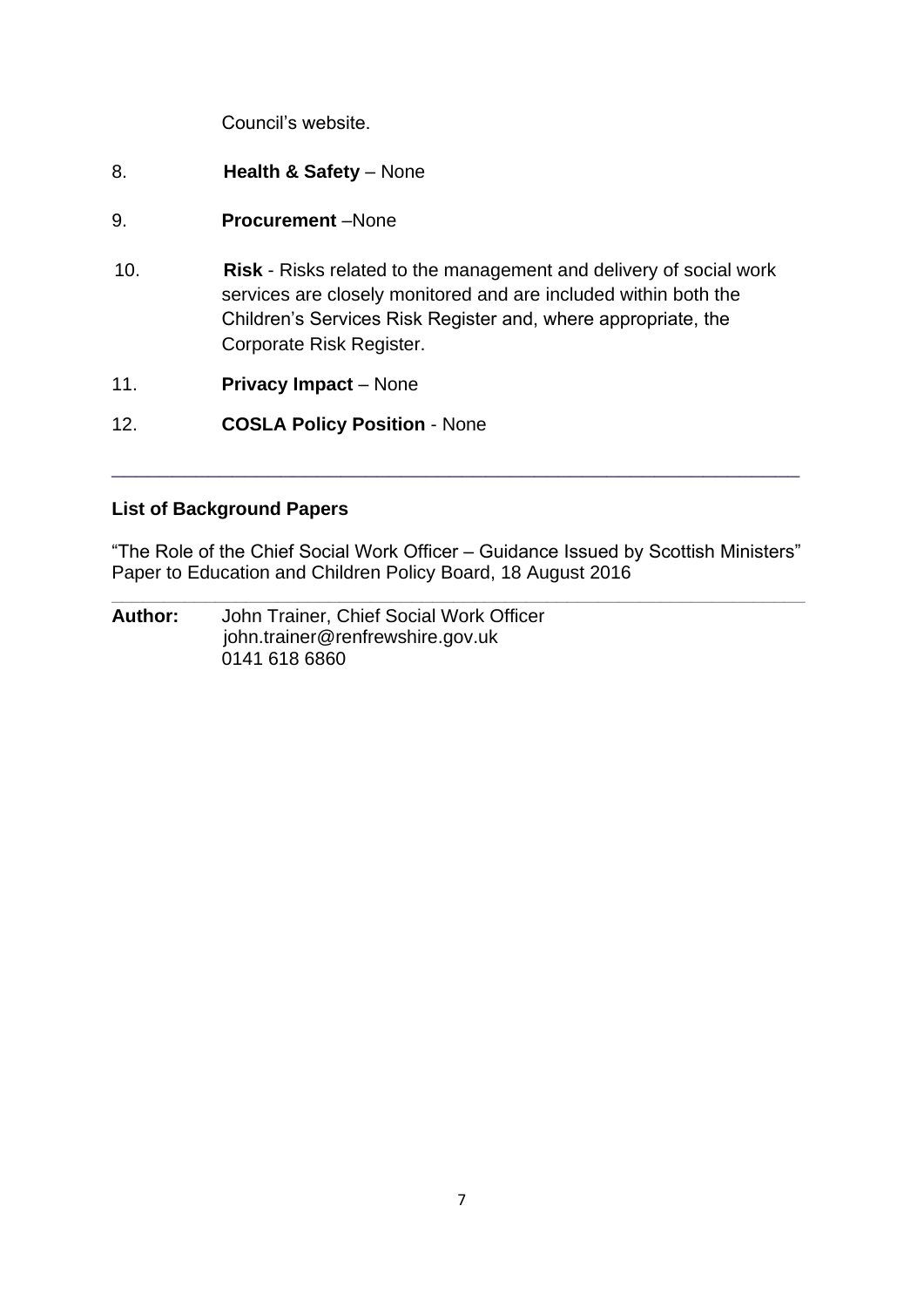**Appendix 1**



# Annual Report of the Chief Social Work Officer

# 2019/20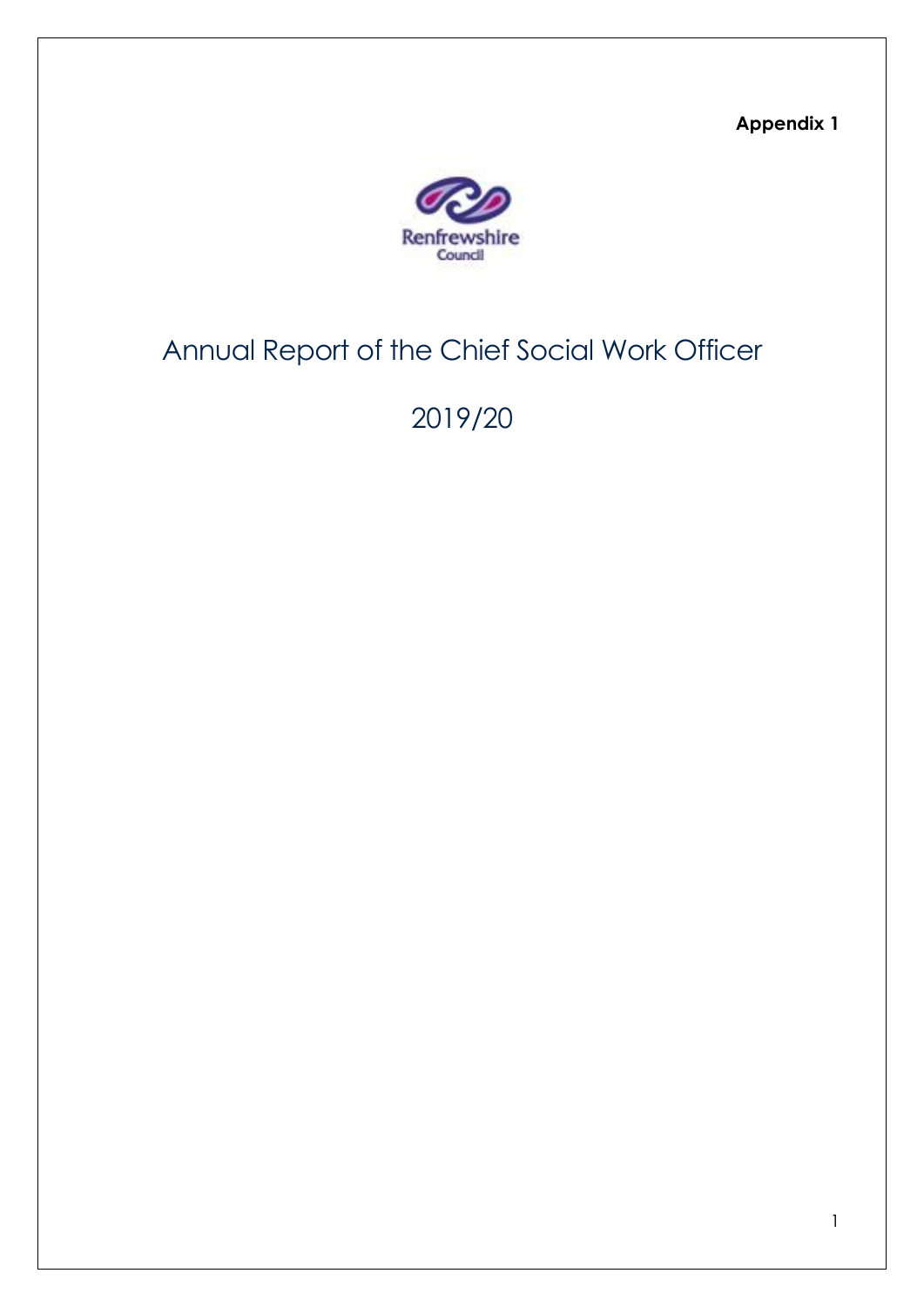"Social work is a practice-based profession and an academic discipline that promotes social change and development, social cohesion, and the empowerment and liberation of people. Principles of social justice, human rights, collective responsibility and respect for diversities are central to social work. Underpinned by theories of social work, social sciences, humanities and indigenous knowledge, social work engages people and structures to address life challenges and enhance wellbeing. The above definition may be amplified at national and/or regional levels."

Definition of social work agreed by the International Federation of Social Workers, 2014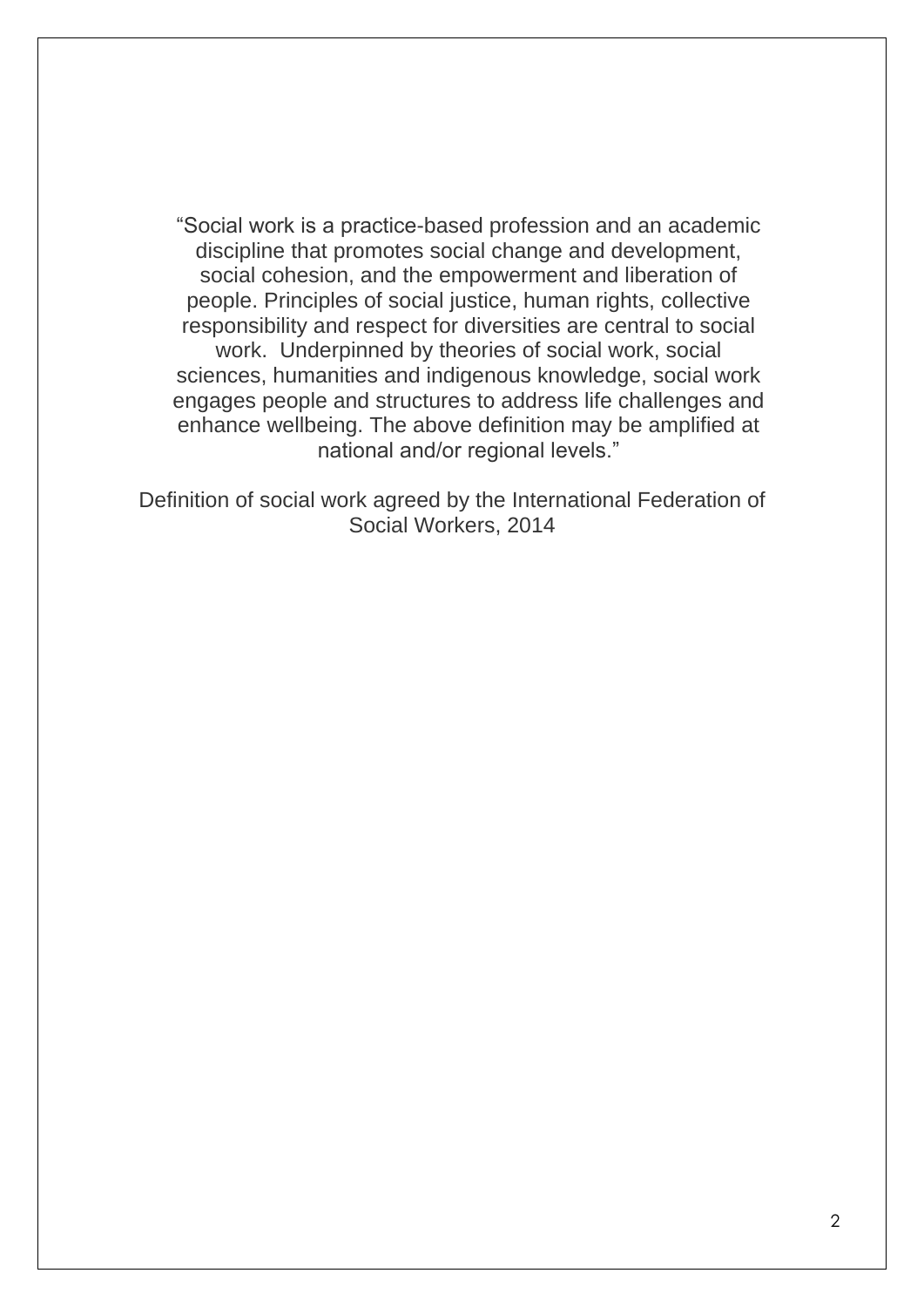# Chief Social Work Officer – Renfrewshire

# Introduction

I'm pleased to present the annual Chief Social Work Officer report for Renfrewshire.

My operational post is the Head of Child Care and Criminal Justice in Children's Services and I have the day to day management responsibility for children and justice social work. As Chief Social Work Officer I have additional professional leadership responsibility for the wider social work and social care services within Renfrewshire Health and Social Care.

The role of the Chief Social Work Officer was established to ensure the provision of appropriate strategic and professional advice to the local authority in relation to how it discharges its statutory social work functions. There are also some functions conferred by legislation directly on the Chief Social Work Officer by name

The Scottish Office explicitly recognised that the need for the Chief Social Work Officer role due to "*the particular responsibilities which fall on social work services in that they affect personal lives, individual rights and liberties to an extent that other local authority services do not*." (Circular: SWSG2/1995 May 1995).

As Chief Social Work Officer, I am a member of the Council's Corporate Management Team, ensuring that the Chief Executive and Directors have the professional social work advice when considering issues and making decisions for our residents. In addition, I have regular and unfettered access to the Chief Executive.

I have regular access to the Leader of the Council and other senior elected members, again to provide professional advice and leadership on matters affecting the citizens of Renfrewshire.

Adult social work and care services are delegated to the Renfrewshire Health and Social Care Partnership. I have regular and unfettered access to the Chief Officer and Heads of Service within Renfrewshire Health and Social Care Partnership.

In addition to those detailed above I'm supported to discharge the Chief Social Work Officer role by my service Director and the Social Work Children's Services Manager and the Criminal Justice Services Manager.

This report doesn't detail all of the work of social work within Renfrewshire and rather serves to provide an overview of services.

John Trainer Chief Social Work Officer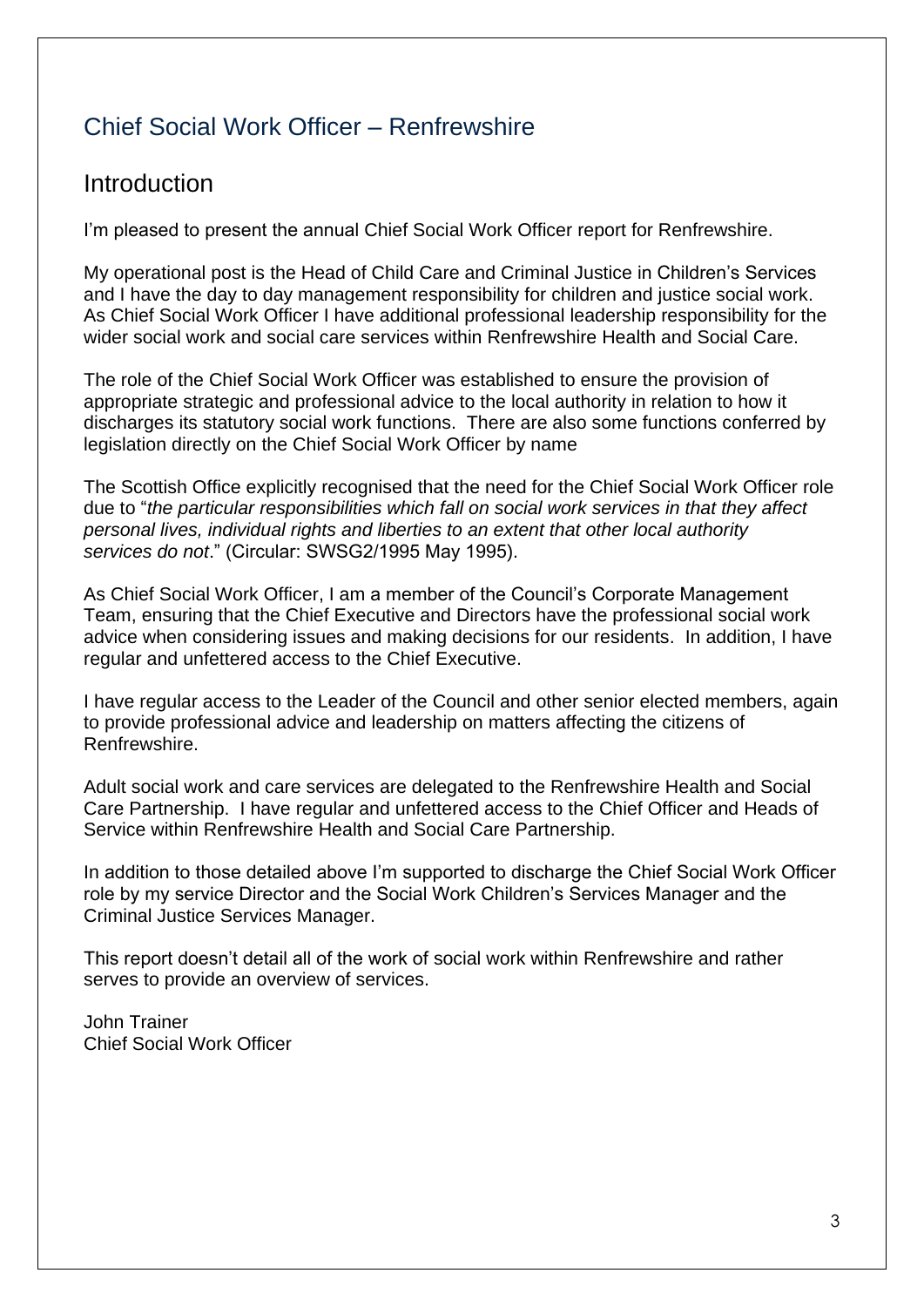# Summary of performance in 2019/20

Over the past year social work services across Scotland have continued to face the challenges of increasing levels of demand for services coupled with tight financial constraints. Services in Renfrewshire are no different to those elsewhere in the country. Our area continues to have areas with significant multiple deprivation and relative poverty, high levels of alcohol and drug misuse and high demands for services in adult, children and justice social work services. Our area has had historically high rates of looked after children, compared to the national average and whilst the rates remain higher than we would wish for they are reducing. Children's social work continues to work on an approach where early intervention and preventative interventions are critical to improving outcomes for children and families whilst at the same time reducing the number of children who require statutory intervention. In the past twelve months the service has continued to develop approaches which are critical to sustainable service delivery and still promoting innovation and continuous improvement.

Last year I highlighted that adult protection and the management of financial and welfare guardianships were an area of work within adult social work which had seen increased demand. This pattern has continued in the current year. As Renfrewshire Health and Social Care Partnership promotes independent and supported living for adults with learning disabilities, physical disabilities and mental health challenges there have been further developments of the self-directed support scheme which continues to grow in popularity. The increase in self-directed support, whilst welcome as it gives more control to the individual is presenting challenges for the more traditional services such as day care which are facing a reduction in the number of people choosing to use them. As the number of older adults in our population has increased there is a further demand being placed on community-based services, principally care at home.

Within criminal justice services there continues to be increases in the number of people being placed on community payback orders and in the number of new unpaid work orders. The pressure on the criminal justice service continues to be significant however the teams are managing the demand and continue to meet the overall standard of services.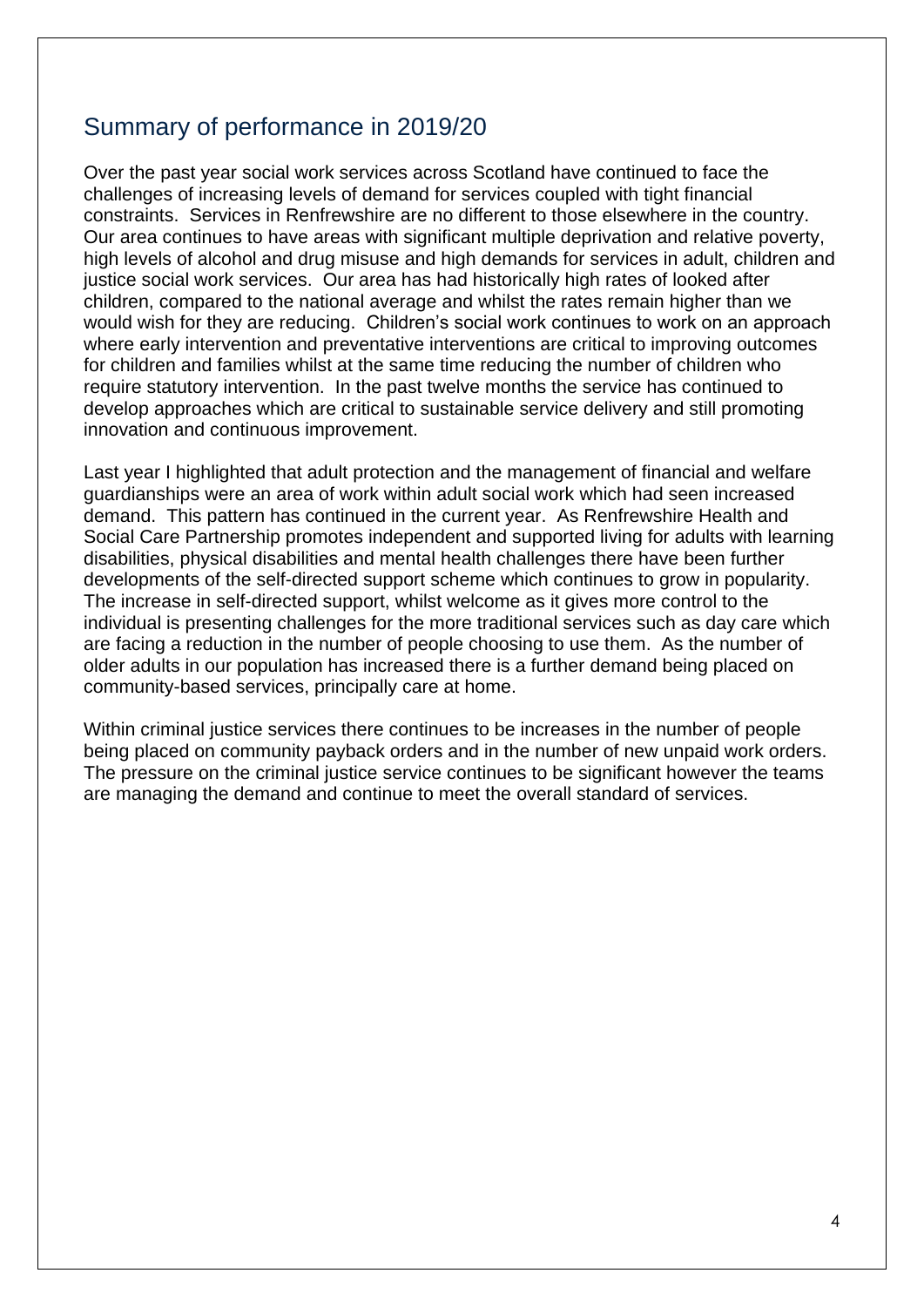# Partnership Working

The role of Chief Social Work Officer (CSWO) was established in legislation to ensure that professional advice on social work services was available to elected members and council officers. The CSWO assists local authorities in understanding and delivering the complexities inherent in social work and social care services. As the number of strategic partnerships across the public sector increased, whether legislated for or developed through good local joint working, has added a level of complexity to the role of Chief Social Work Officer.

In Renfrewshire Council, social work services for children and families and criminal justice social work services are delivered by Children's Services whilst social care and social work services for adults are delegated to Renfrewshire Health and Social Care Partnership (RHSCP). As such, the CSWO fulfils the role for both the Council and RHSCP. Regular meetings take place with Heads of Service from Children's Services and RHSCP to ensure that areas such as transition for young people moving to adult services and the role of parents with mental health issues are jointly addressed.

The Chief Social Work Officer is accountable to elected members via the Education and Children's Services Policy Board (for Children & Families Social Work) and the Communities, Housing and Planning Policy Board (for Criminal Justice Social Work). The CSWO is a non-voting member of the Renfrewshire Integration Joint Board (for Adult Social Work). Elected members hold the CSWO to account for public protection issues through a Public Protection Member Officer Group.

Public protection arrangements are managed through three partnership committees comprised of senior officers from Renfrewshire Council and other public and third sector agencies. The Renfrewshire Public Protection Chief Officers Group (COG) is chaired by the Chief Executive and is responsible for the overall strategic and delivery of public protection services and the CSWO attends to provide professional advice. The other two public protection committees are the Renfrewshire Adult Protection Committee (RAPC) and the Renfrewshire Child Protection Committee (RCPC). RACP and RCPC are chaired by an Independent Chair and the CSWO is a member of both committees.

The local authority has responsibility for ensuring that there are multi-agency plans in place for the strategic direction of services for children across the parentship area. Within our locality the multi-agency planning group is the Renfrewshire Children's Services Partnership (RCSP). RCSP ensures that Renfrewshire's corporate parents agree joint plans for services ranging from those delivering universal services to those delivering targeted services for those children with high needs. The CSWO plays a significant leadership role in RCSP.

The CSWO continues to co-chair the Renfrewshire's Gender-Based Violence Strategy Group.

The CSWO is required to ensure that the voice of those who use services inform the planning and delivery of services. The CSWO supports service users to make their views known in a number of ways including through regular meetings with the Renfrewshire Children's Champions Board, the use of Viewpoint, and through advocacy services provided by Barnardo's and Who Cares Scotland.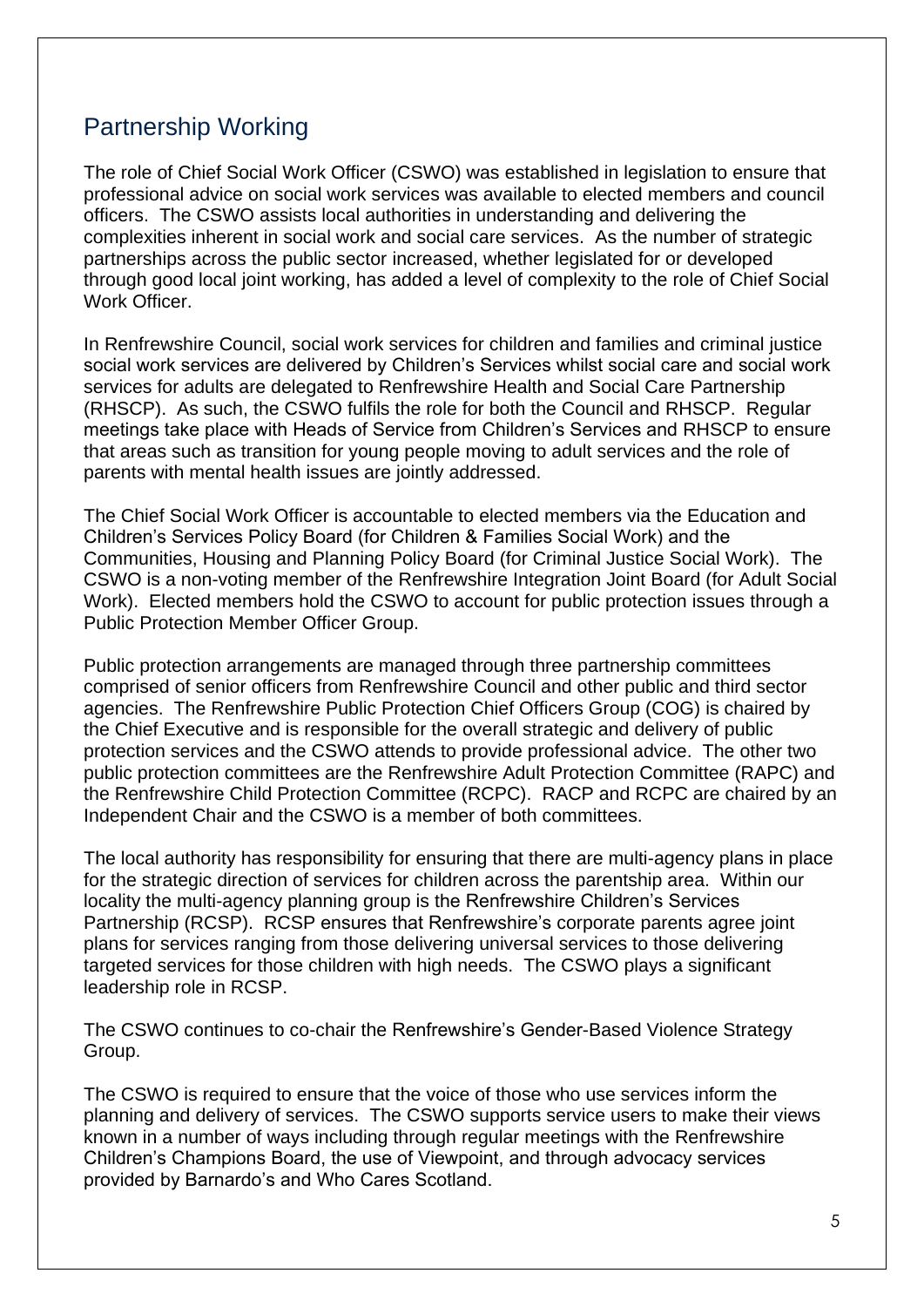In adult services RHSCP's Strategic Planning Group (SPG) brings together key stakeholders such as service user and carer representatives, partners in council and health services, third sector organisations, and care providers. The SPG is an opportunity for adult service users and carers to make their views known, and service users and carers are also represented on the Renfrewshire Integration Joint Board. The HSCP also has strong links with various service user and carer groups across Renfrewshire. The embedding of self-directed support is contributing to the delivery of more individualised care packages and a consequent shift to service users having greater control over their care is beginning to emerge. The CSWO is a member of the Strategic Planning Group.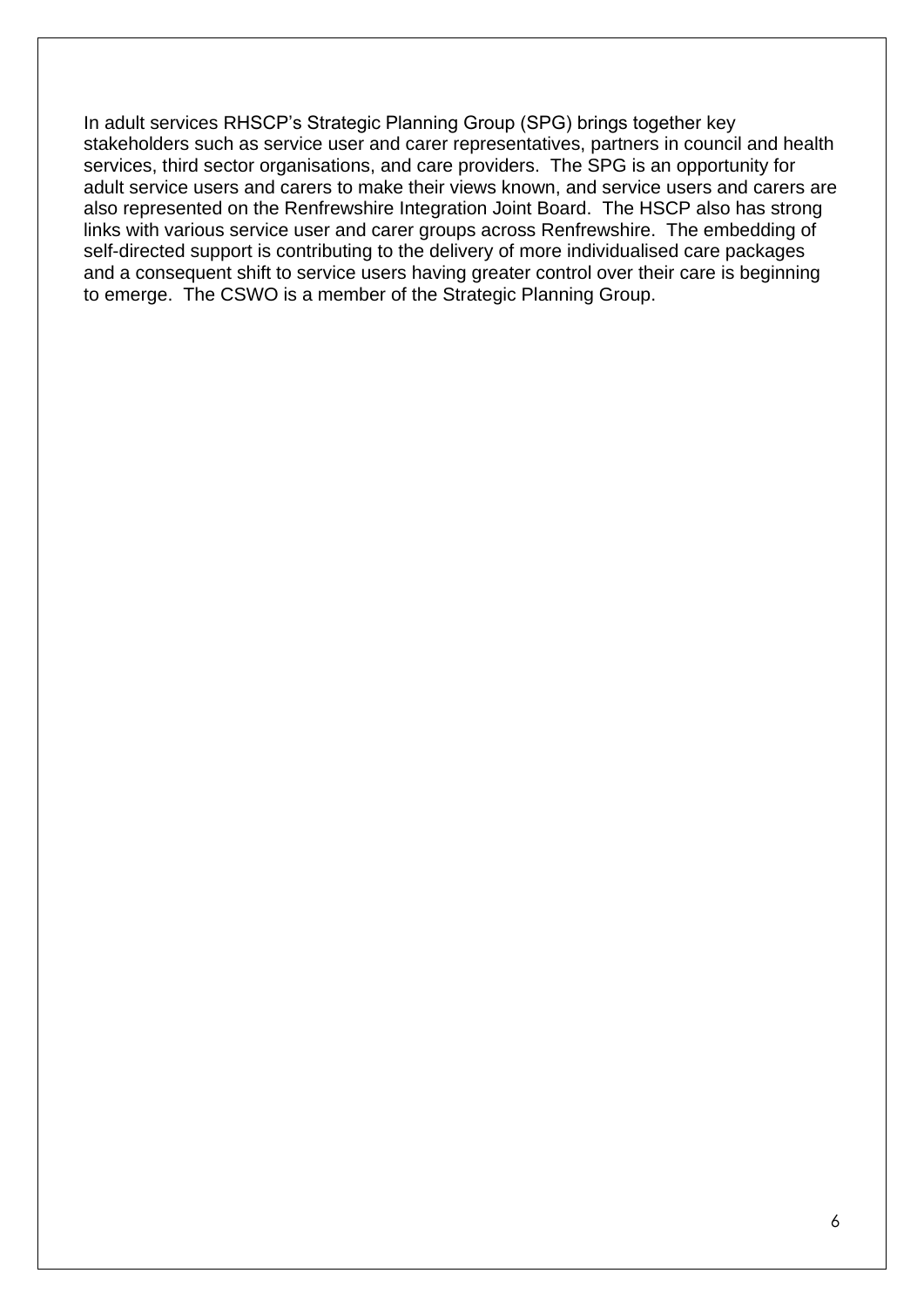# Social Services Delivery Landscape

Renfrewshire has a population of 177,790 in mainly urban settlements, but with a sizeable minority living in smaller towns and villages. There are areas of severe multiple deprivation across Renfrewshire, with higher than average levels of drug and alcohol hospital admissions and rates of looked after children. The proportion of adults with a disability or long-term condition is 31.1%, according to the last census. Several large-scale new housing development and growth in specialist manufacturing are expected to generate population growth.

Renfrewshire Council retains a significant proportion of the local market in social care and social work provision, with 21 registered services including 3 care homes and 5 day centres for older adults, 4 children's houses, 4 centres providing day opportunities and 1 residential respite centre for adults with learning disabilities, 1 day centre for adults with physical disabilities, and a Care at Home service. At their most recent inspections, 14 of these services were graded Very Good or Excellent for Quality of Care and Support or the equivalent in the new inspection model. The newest children's house has yet to be inspected and the remaining services were graded as Good.

The Renfrewshire local authority area also has a well-developed independent and third sector social care market. This includes 22 nursing and residential care homes for older people, specialist daycare provision run by Alzheimer's Scotland, national resources including the Erskine Home and the Royal Blind care home and day centre, ROAR Connections for Life, a range of supported accommodation, two secure units, and independent educational provision for those whose needs do not fit with mainstream education. The CSWO has a role in providing support and guidance to independent providers.

The development of the self-directed support agenda has increased the number of smaller providers meeting tailored local needs, and the local authority also continues to work with larger framework care at home providers. As part of the strategic commissioning process required as part of the legislation on integrated health and social care, RHSCP has developed a market facilitation statement.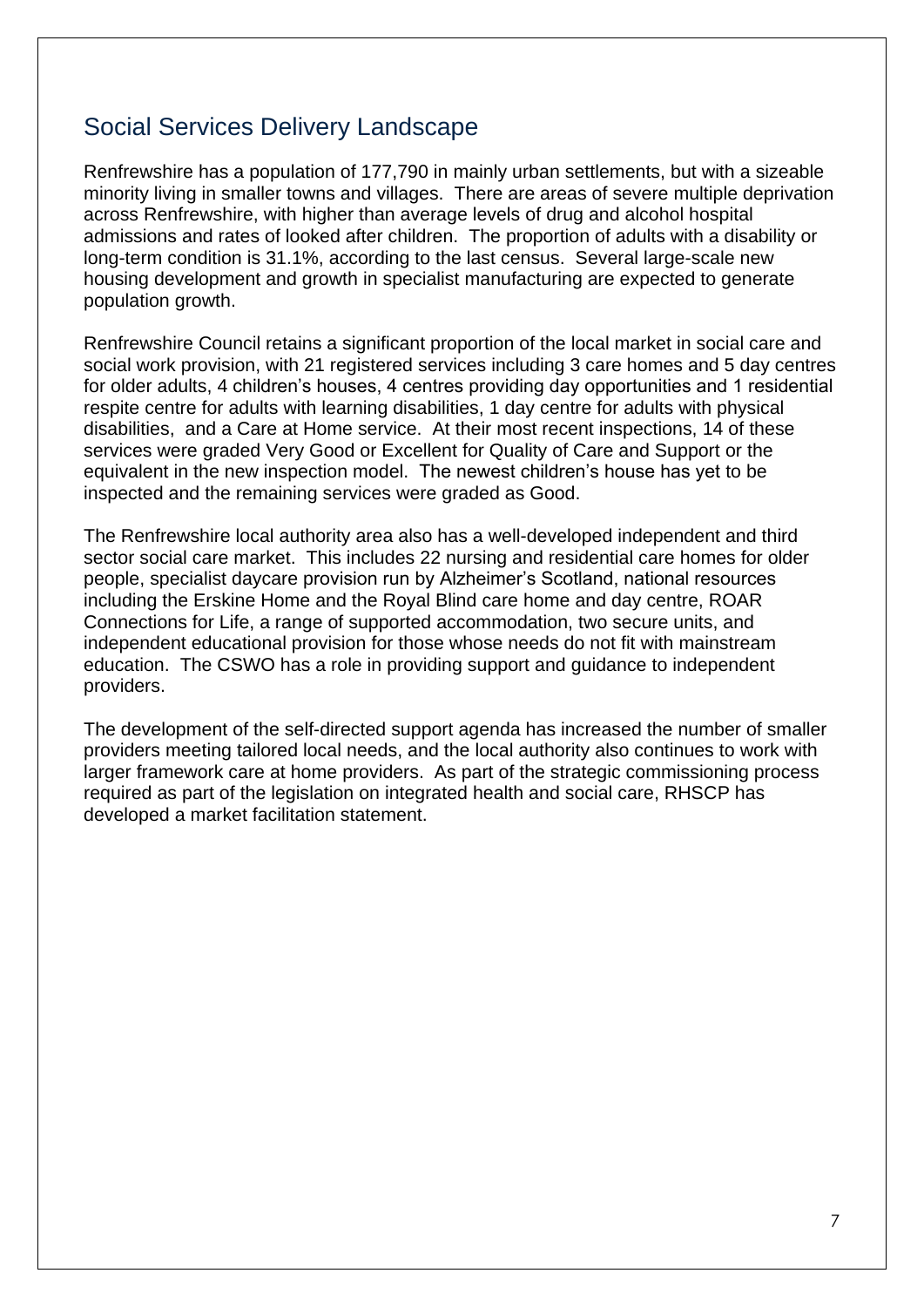### Resources

Renfrewshire Council's expenditure on social work in 2019/20 was almost £138 million. Services for adults and older people make up the largest share at 46% and services for children and families account for a further 23%. The chart below shows expenditure by service area in 2019/20. Criminal Justice Social Work services are directly funded by Scottish Government grant with the local authority making an additional contribution to address pressures in this area if service delivery. In common with other Scottish local authorities, Renfrewshire Council is trying to meet growing demand at a time of financial austerity. In its risk management plan, the Council considers financial challenges to be the greatest risk to the ongoing delivery of local services. Whilst the current budget for social work services is being managed it is under significant pressure from increased demand is an area of risk for the local authority and RHSCP in future years.



### Expenditure on social work services, 2019/20

The continued demand for social work services across the care groups remains a significant pressure and continues to generate financial challenges for both the local authority and RHSCP. The historical high numbers of children who were accommodated by the local authority (related to levels of deprivation, parental neglect, gender based violence and drug and alcohol misuse) will be a pressure for some years as the right to continuing care has extended the period of support to be provided to these young people. The number of children being accommodated is reducing as more are supported within their own family or in kinship care but there are still financial pressures on providing this support. Courts continue to make increasing use of community sentences as an alternative to short prison sentences is the most significant pressure in justice services. As our older people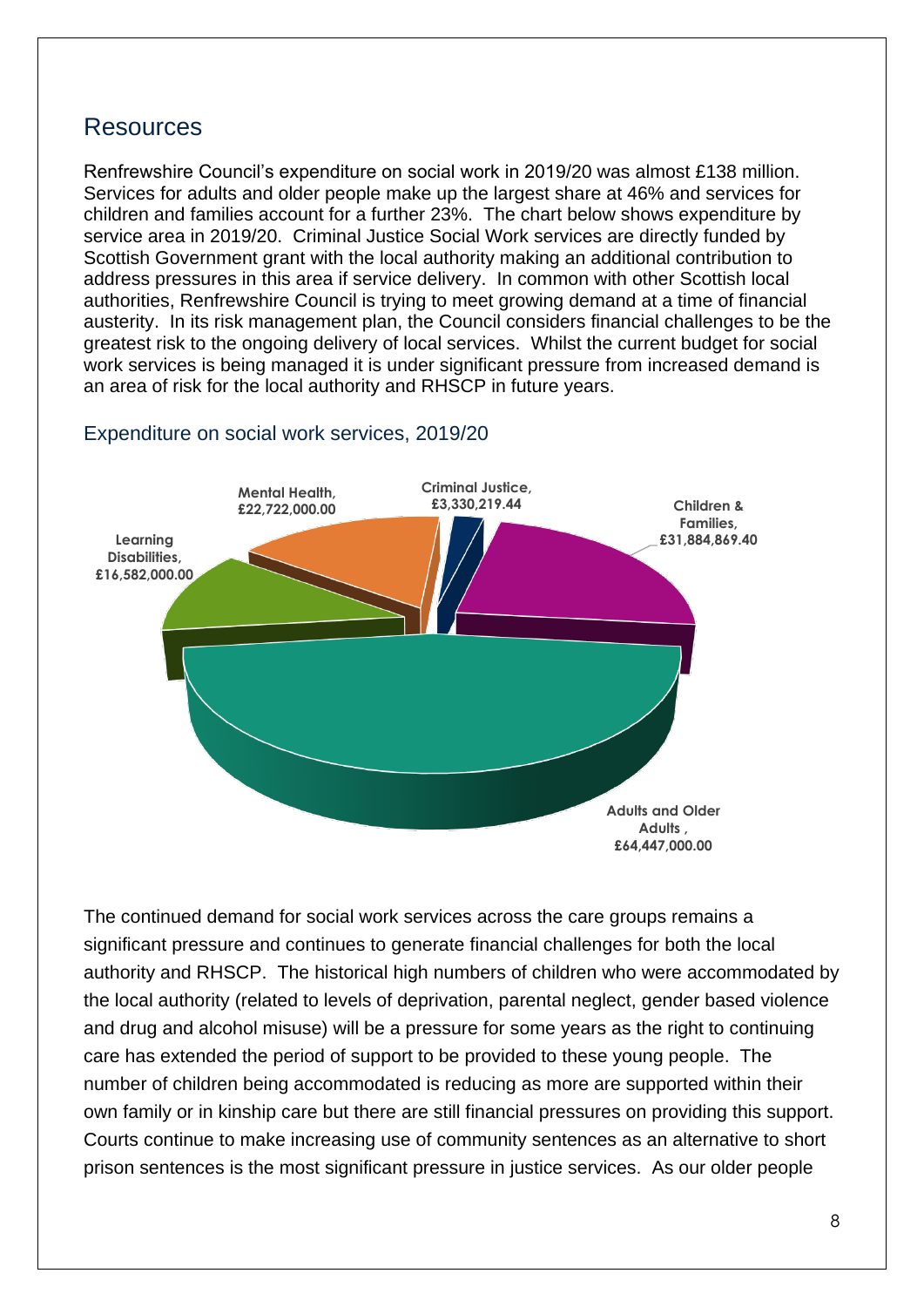live longer with a greater proportion of the population being aged 65 and over demands on adult services particularly care at home is significant. The council continues to meet the needs of the increasing diversity of our communities and the need to provide specialised support to, for example, refugees and unaccompanied asylum-seeking children remains an area of pressure. Throughcare (that is, the support offered to care experienced young people) is an area where we will continue to see rising demand due to the ongoing implementation of the Children and Young People (Scotland) Act 2014 over the next three years before there is a stabilisation and potential reduction in this area.

Whilst the number of looked after children in Renfrewshire remains high, Children's Services is working to ensure that the principles of minimum necessary intervention is taken forward. This has meant the number of looked after children is reducing and social work will continue to make further reductions in this area when it is safe to do so. It has been identified that children in Renfrewshire remain on compulsory measure of care longer than in other areas and this is an area being explored by the CSWO and the Scottish Children's Reporters Administration.

As reported in the CSWO report for 2018/19 there are significant pressures in criminal justice social work arising from increasing demand and the issues associated with the new national funding formula agreed by COSLA and the Scottish Government. The change in funding model over the past few years has led to Renfrewshire now delivering services on a single authority basis where they were previously provided on a shared basis with neighbouring authorities. This new model has added some pressure to the overall justice service however is being managed appropriately. The extension of Presumption Against Short Sentences is now resulting in more community payback orders and remains likely to have further impact on resources and the performance of the justice services in future years.

To address pressures in the service both Children's Services and HSCP continue to develop early intervention and preventative work to support improved outcomes for the people of Renfrewshire but also to support a sustainable financial position. Children's Services continues to work with a range of partners to embed the early permanency planning for looked after children, the three-year Early Action System Change programme and the Just Learning programme for people with convictions, which addresses some of the barriers to employment and contributes to a reduction in reoffending.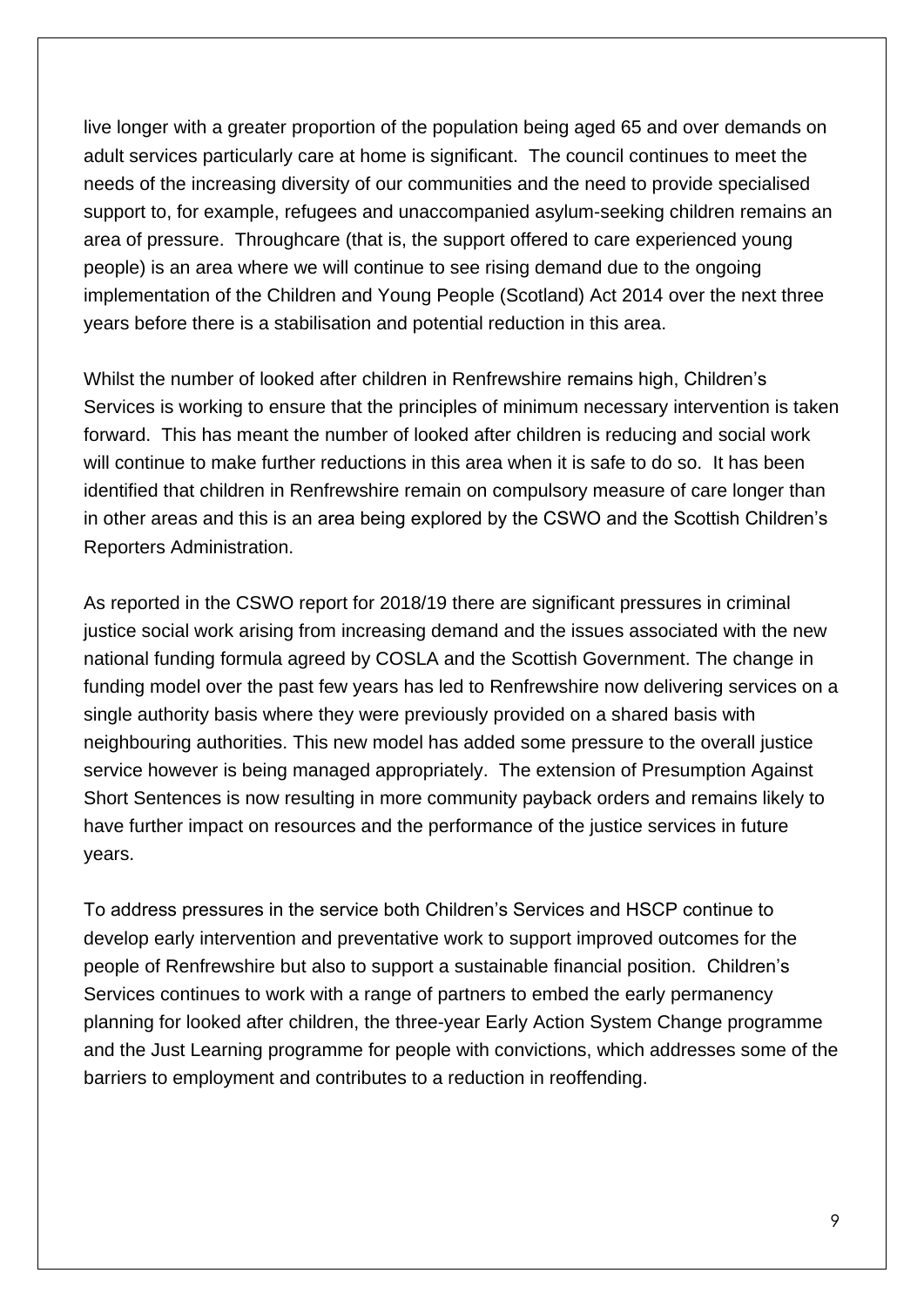# Statutory Service Provision

## Adult Services

The delivery of adult social work and social care services has been delegated to RHSCP. The CSWO provides professional leadership and advice to senior officers in RHSCP and to the wider social work and social care staff in adult services.

Adult social work operates a locality model for access to social work and social care services. The locality model reflects the model used in health with two localities in the area. The demand on locality services remains high.

Adult protection continues to be an area of high demand within Adult Services. During 2019/20, social work received 1898 adult welfare concerns and 1209 adult protection concerns. A total of 97 adult protection investigations were carried out in the year resulting in 43 initial case conferences. There were also 78 review case conferences for adults were held in the year.

As was the case in recent years there was a further rise in the number of applications for Compulsory Treatment Orders made by the MHO team. In 2019/20 there were 64 applications. Other duties falling under the Mental Health (Care & Treatment) (Scotland) Act 2003 included MHO consent for 34 emergency detentions (72-hour detention for assessment), 150 short-term detentions (28 days for assessment and treatment) and 184 Mental Health Tribunals. In total, the service dealt with 710 individual pieces of work falling within that legislation during 2019/20. The service also manages 'Restricted Patients' who come under the control of Scottish Ministers.

As of 31 March 2020, the CSWO had responsibility for 117 welfare guardianships (including 22 new orders granted during the year). The welfare guardianships are managed on a dayto-day by a nominated officer within the MHO team on behalf of the CSWO. The MHO team also supervises 485 private welfare guardianships in line with statutory requirements and can apply for Intervention Orders where they consider a financial guardian should be appointed. The local authority applied for 28 Intervention Orders in 2019/20. The team manager is authorised to act as an Intervener for matters relating to signing for or terminating tenancies. The number of time-limited orders now being granted has created an additional pressure on MHO services due to the requirement for reports in respect of order renewals.

Renfrewshire continues to experience higher than average levels of substance use which is reflected in service usage. Renfrewshire Drugs Service had 743 open cases at the end of 2019/20 and the Integrated Alcohol Team had 128 open cases. Lat year the Renfrewshire Community Planning Partnership established an Alcohol and Drugs Commission to provide in-depth consideration of the challenges facing Renfrewshire in relation to alcohol and drugs, and the ways in which these challenges might be addressed. The Commission is made up of senior officers from across health and social care, housing, criminal and community justice, and the third sector, as well as academic experts in the field and is expected to publish its findings in the near future. The CSWO contributed to the work of the Commission.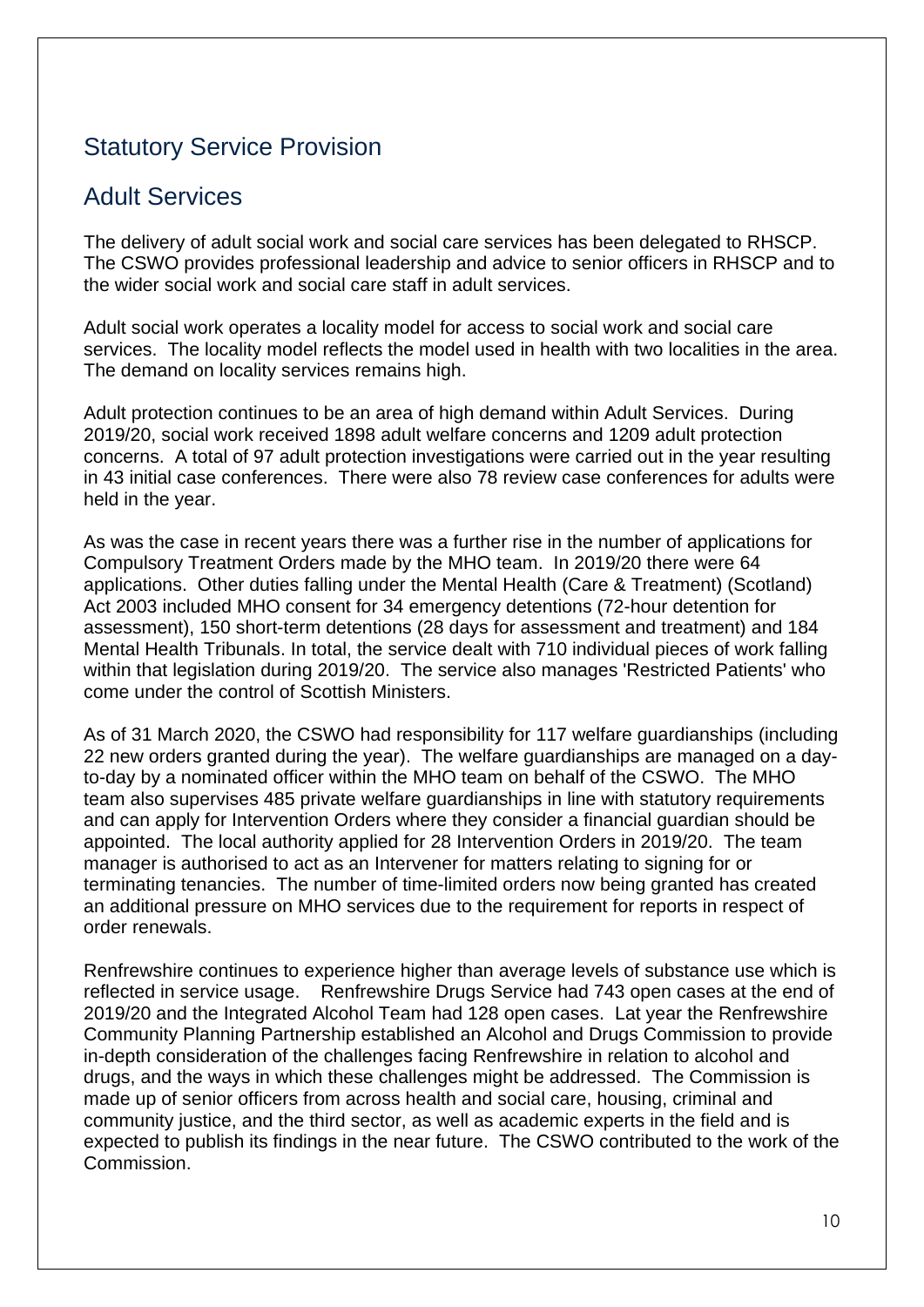# Statutory Service Provision

## Children and Families Social Work

Children's social work services in Renfrewshire are provided from 4 locality teams, specialist teams and registered care services. The specialist teams include the Fostering and Adoption Team, the Kinship Care Team, the Unaccompanied Asylum-Seeking Children Team, the Children with Disabilities Team and the Whole Systems Team. Children's Services has 6 children's houses and the throughcare housing support service registered with the Care Inspectorate.

Renfrewshire continues to have high numbers of looked after children but has had considerable success over the last decade in reducing both the total number of looked after children and the number placed in residential settings. The reduction in the latter was achieved as part of a planned decommissioning of in-house residential places and investment to grow the number of foster placements available.

Renfrewshire Council had 639 looked after children at 31 March 2020; 413 looked after at home and 227 looked after and accommodated. This represents a slight increase on the previous year but still reflects a long-term reduction in overall numbers and a continuing reduction in the number of accommodated children. Over the last decade, the service has shifted the balance of provision substantially and most foster placements are now with local authority carers rather than independent providers. This is a positive development and remains an area of continued focus. Placing children with our own carers allows them to retain many of their family and community links and therefore supports better outcomes. The foster placements in the independent sector are meeting the needs of the children placed with them and are a positive resource for these children.

The Fostering and Adoption team continues to focus on permanency where appropriate and during 2019/20, 13 adoptions were completed.

Secure orders are used only when necessary, with community-based support packages considered a better approach with complex cases. During 2019/20, 9 young people spent time in a secure placement.

During 2019/20, 17 children were the subject of a Child Protection Order under Section 57 of the Children (Scotland) Act 1995. This compares to 20 in the previous year and 15 in 2017/18.

The number of children on the Child Protection Register at any one time varies depending on the circumstances and nature of risk attending to the children and families that are being supported. As at 31 March 2020, there were 82 children on the Child Protection Register. As a snapshot, the number is subject to considerable variation. The main areas which result in children being placed on the child protection register are neglect, parental substance misuse and parental mental health.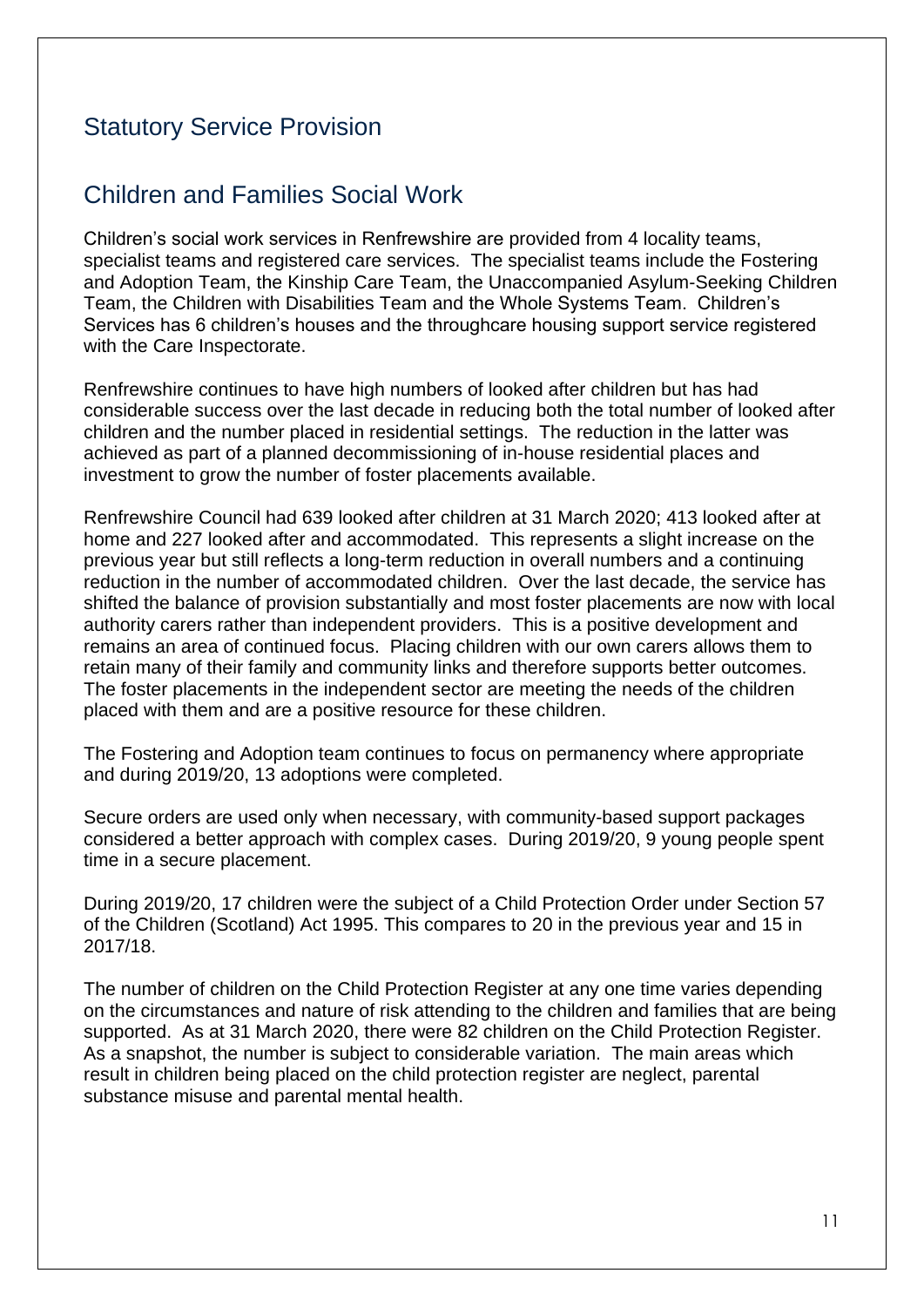# Statutory Service Provision

# Criminal Justice Social Work

The Criminal Justice Service comprises of a locality team which operates across the Renfrewshire area, the Unpaid Work Service, the Women's Service, Drug Treatment and Testing Service, Pathways Project and the Court Service.

There were 557 new Community Payback Orders assigned to justice social work staff in 2019/20. Of these, 356 included an unpaid work element totalling over 59,000 hours, and 305 include a supervision element. The increase in hours reflects to an extent the change to the presumption against short sentences, with higher tariff community orders being used in lieu of prison sentences of up to 12 months.

At the end of March 2020, Criminal Justice Social Work was supervising 80 licences in the community, including 3 new life licences and 5 new Section 15 orders. A further 173 Throughcare cases were in custody at that date; 38 of these will have life licences on release and 4 will have an Order for Lifelong Restriction.

There were 20 individuals subject to new Drug Treatment and Testing Orders in 2019/20, and 8 subject to new Fiscal Work Orders. From 127 referrals, 43 people were successfully diverted from prosecution.

Criminal Justice Social Work continues to be a key partner in Community Justice Renfrewshire, which is taking forward initiatives on employment, education and housing, key factors which can reduce reoffending.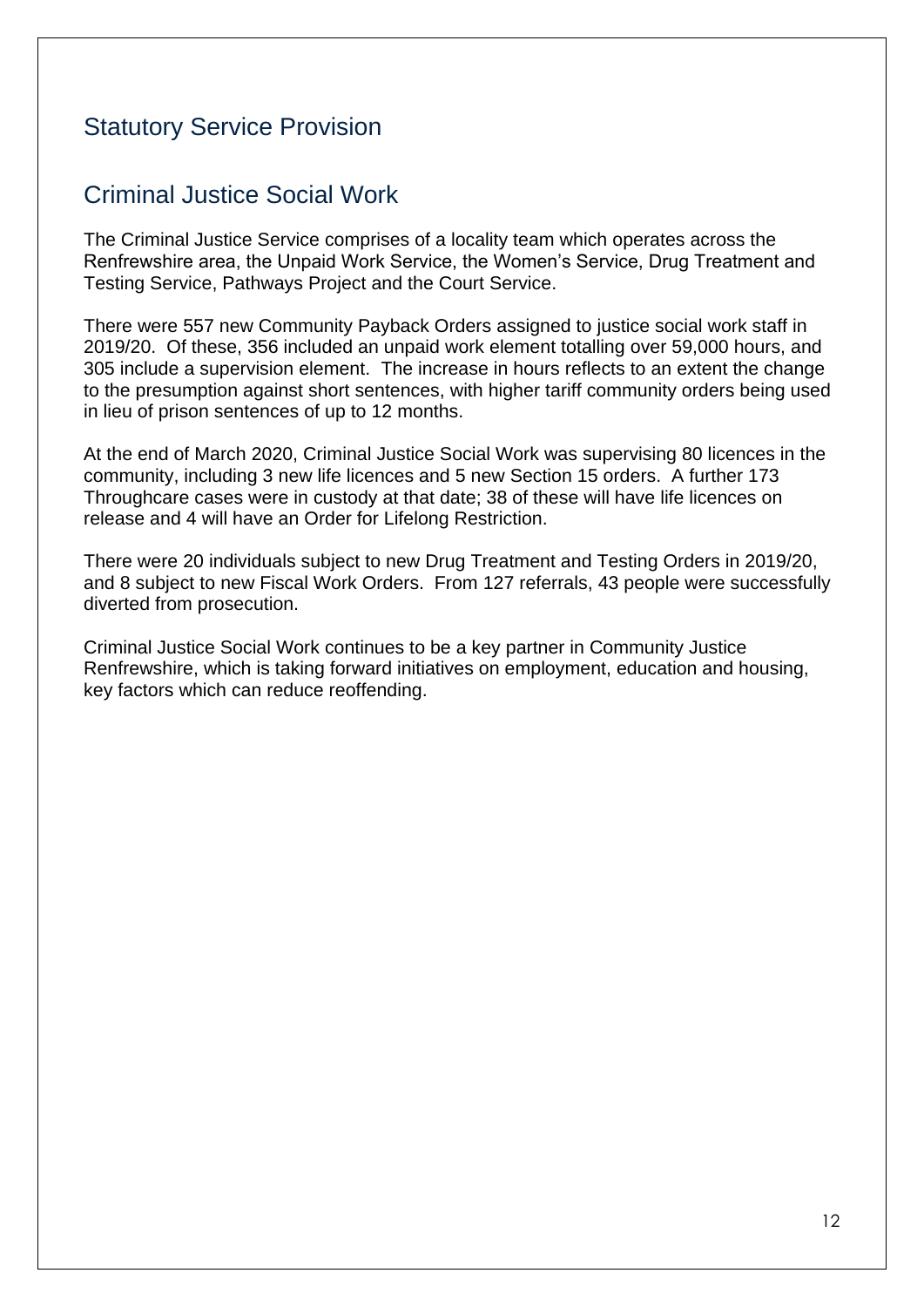# **Workforce**

Within Renfrewshire Council, each service produces a workforce plan which details actions to be taken to tackle the council's workforce challenges. Within Children's Services, current priorities including tackling retention and succession planning within the children's residential workforce and identifying ways to increase opportunities for staff to undertake reflective practice. Positive progress is being achieved in each of the priority areas with staff turnover at a low level. There are no areas of pressure in relation to staffing within Children's Social Work. The level of vacancies remains low and when there are vacancies to be filled there are usually a good range of candidates to choose from.

In RHSCP, the development of new roles within the council's Care at Home service creates opportunities for career progression through the creation of the role of Senior Home Support Worker and the implementation of a revised management structure. There are some future challenges in terms of the adult service workforce particularly in the care at home service and in the locality teams where there is an aging workforce. Work on addressing this challenge will be taken forward to ensure no interruption of service delivery.

Social work services staff continue to have access to a broad range of training and development opportunities provided by the Social Work Professional Training Team. The team also delivers multi-agency training in child and adult protection. A dedicated post provides training and support for foster carers, and Renfrewshire Council offers foster carers a wide range of training on issues such as child protection, attachment and trauma, Theraplay, internet safety, the impact of parental substance misuse, and managing transitions.

The Social Work Training Team continues to support Care at Home staff to meet the deadline for registration with SSSC.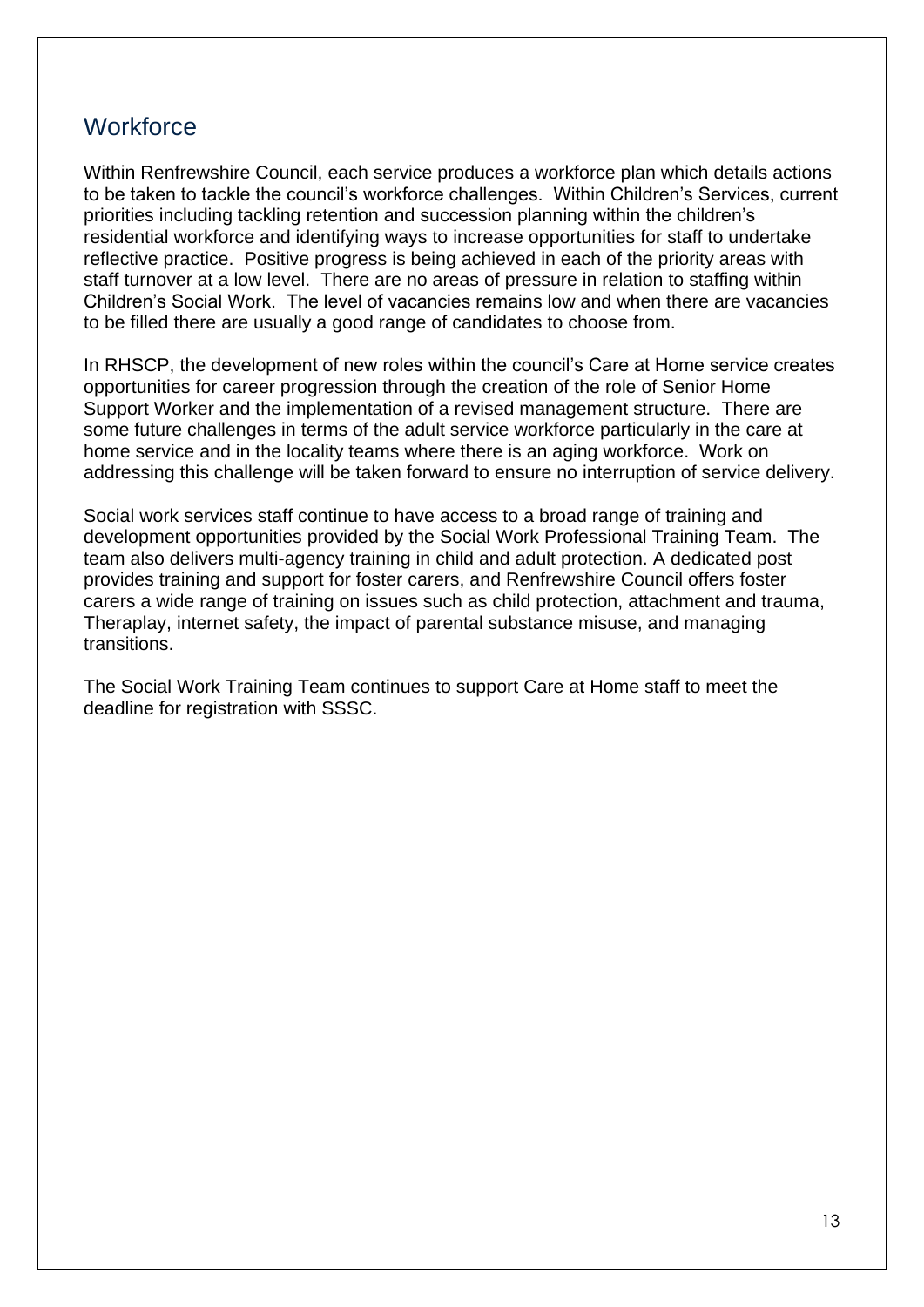# COVID-19

As the reporting year for 2019/20 was ending the country was placed in lockdown due to the threat from COVID-19. This meant that most offices closed and whilst the general population was expected to remain at home and only leave for a short period of exercise each day, social work and social care services required to continue.

Renfrewshire's residential homes for older adults and our children's houses continued to operate and provide care to the residents and young people we are charged with looking after. In older adult residential care there were challenges as a number of members of staff were required to shield due to pre-existing health conditions and staff were transferred from other areas of service such as day care to ensure that care for our older adults continued. There were periods of pressure in the residential homes however staffing levels were always maintained. The commitment of staff to ensuring that residents in our internal older adults' residential homes continued to receive safe care is commendable.

Care at home staff continued to deliver services to the most vulnerable living at home. Like the residential services for older adults, care at home experienced significant numbers of staff were required to shield or were unable to work as a result of pre-existing health conditions. The workforce who were able to continue working did so in a flexible manner to ensure the continued delivery of service to the most vulnerable in our community. As in periods of extreme weather the care at home staff have demonstrated a high degree of commitment to those they work with and again this should be recognised.

As a result of lockdown day care services in both adult and older adult services required to close. The staff from those services operated in an outreach basis or supported other areas including residential care to continue to meet the needs of services. The flexibility of staff in these services is noted.

In criminal justice most of the services closed on a temporary basis as a result of COVID-19. Most staff from the justice service operated from home maintaining the supervision of those on community orders who were deemed to be highest risk or highest level of vulnerability. Some staff from the unpaid work scheme were deployed to assist the council's humanitarian response as they were unable to work from home.

In children's services most staff worked from home and staff absence levels were low. Whilst staff worked from home, they continued to undertake planned and unplanned visits to children on the child protection register and those identified as at high risk. New technology was also used to maintain contact with other children known to social work and where visits weren't possible. In most cases the visits weren't possible because the family were showing symptoms of COVID-19.

The most significant decision in children's services was that to temporarily suspend the face to face contact between children in care and their parents. This decision was made based on protecting public health and was reviewed regularly during lockdown. The service provided parents with smartphones to ensure that they were able to have video calls with their child during the initial period of lockdown.

As most social work services continued during lockdown as the country relaxed the restrictions on the community the service stepped up the range and delivery of services.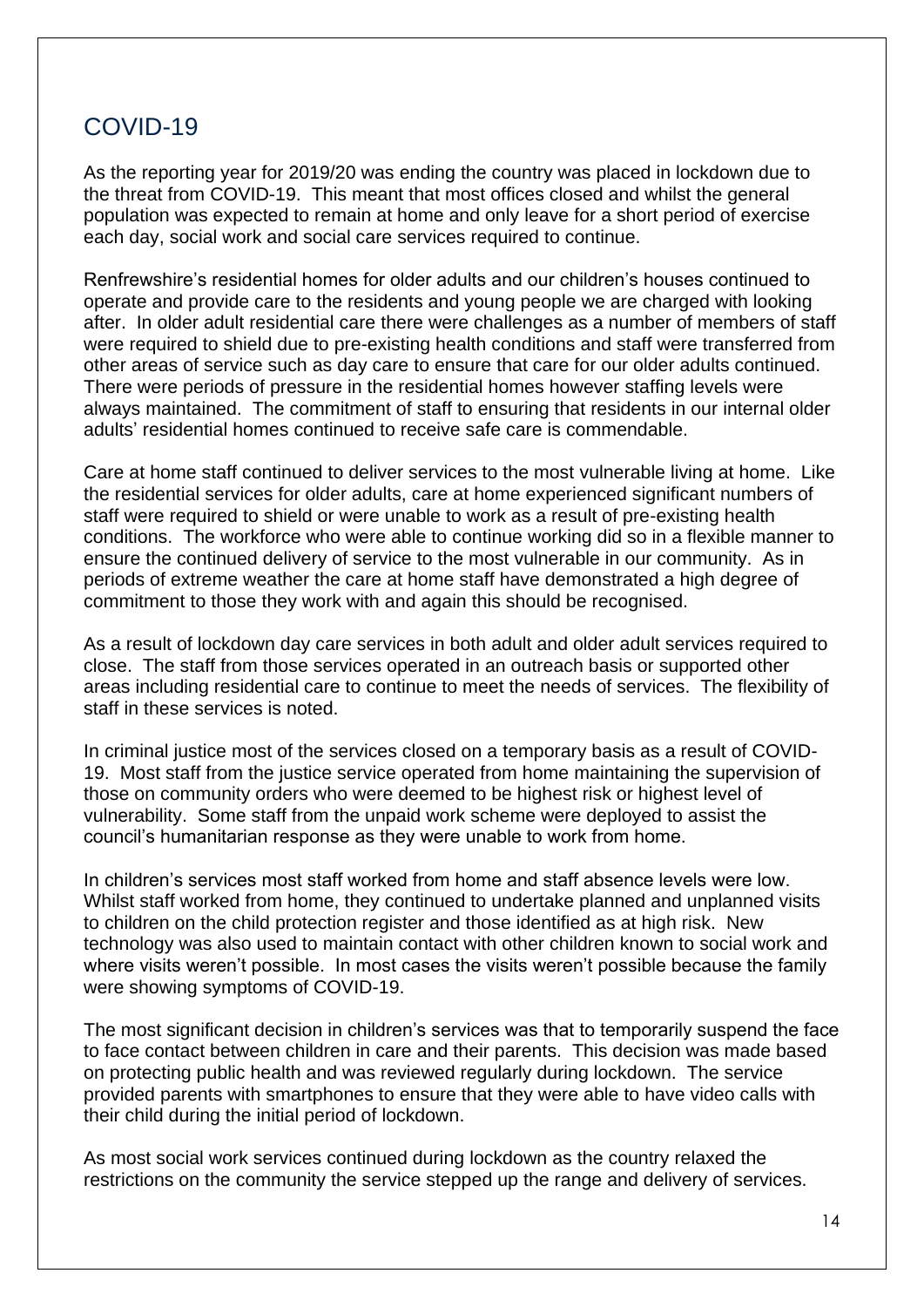The priority was to open a range of social work offices to allow staff to be based in the area, to allow increased contact with those who use our services and to allow the face to face contact between children in care and their families to be restarted.

The support of staff from other services in the council to ensure that social work accommodation and services could continue to operate, and recover is acknowledged. It wouldn't have been possible to open our offices without that support. This cross-service working demonstrates the commitment of staff from all areas of the council and RHSCP to providing services and protecting the most vulnerable in our communities.

In closing this report I would want to thank all social work and social care staff and staff from elsewhere in the council and RHSCP for their response to the COVID-19 crisis and their commitment to the most vulnerable people in Renfrewshire. As CSWO, I'm extremely proud of the efforts of staff and I need to state that I'm not surprised. Their commitment to social justice and their positive response has been evident over many years and previous crisis the community has faced.